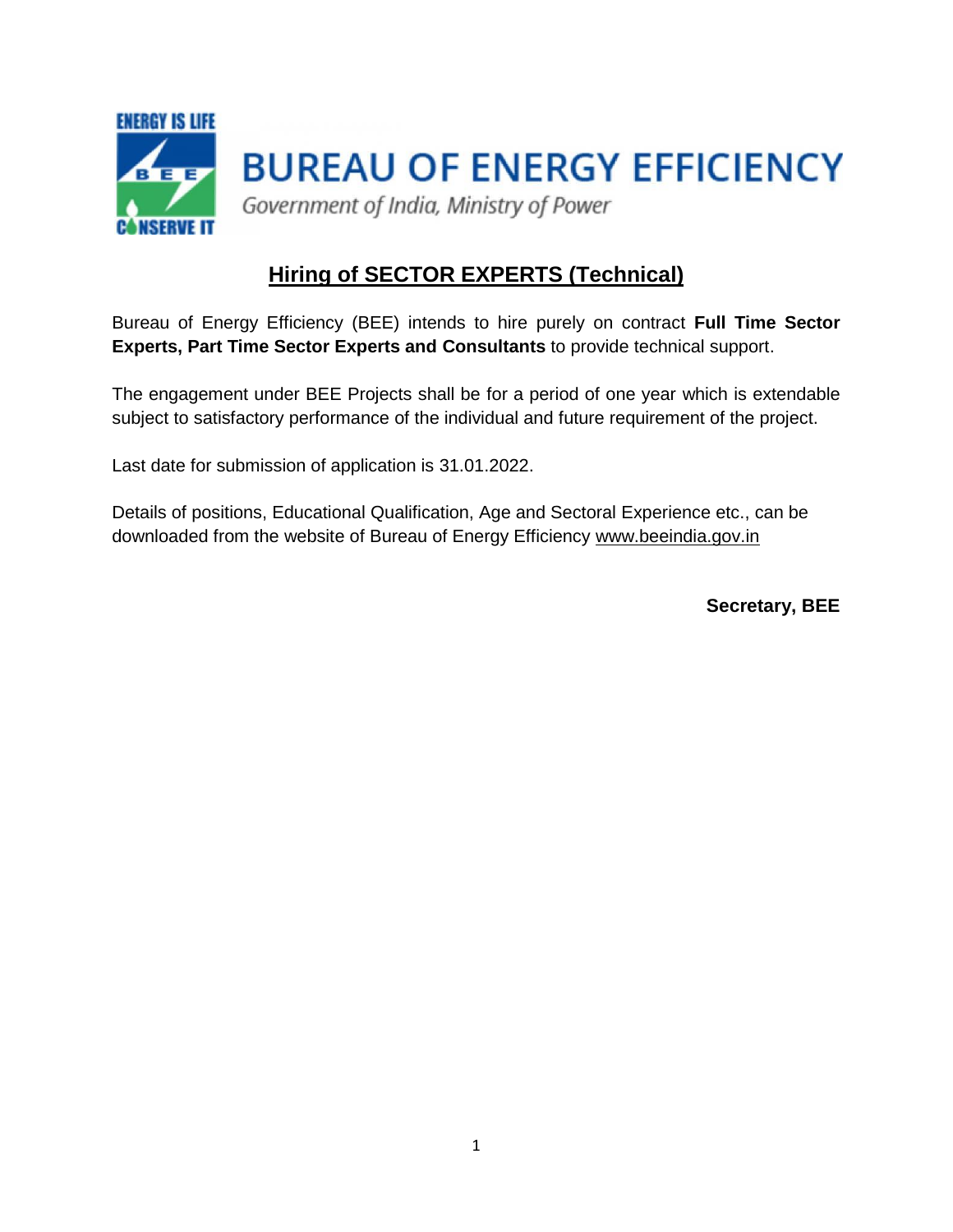## **BUREAU OF ENERGY EFFICIENCY**

**(Ministry of Power, Government of India)**

# **Hiring of Sector Experts**

Bureau of Energy Efficiency (BEE) is a statutory body under the Ministry of Power, Government of India) established under provisions of the Energy Conservation Act 2001, to promote efficient use of energy and its conservation. It has its office at Delhi.

Applications are invited from Indian nationals for hiring **Full Time Sector Experts, Part Time Sector Experts and Consultants** for following sectors on contract basis initially for a period of one year on monthly remuneration given as under:

| <b>Sector</b>                |                                                                                                                                                                                                                | <b>Monthly Remuneration/fee</b>                                                                                                                                                                                                                                                                                                                                                                |  |  |  |
|------------------------------|----------------------------------------------------------------------------------------------------------------------------------------------------------------------------------------------------------------|------------------------------------------------------------------------------------------------------------------------------------------------------------------------------------------------------------------------------------------------------------------------------------------------------------------------------------------------------------------------------------------------|--|--|--|
| Experts are required for:    |                                                                                                                                                                                                                | Individuals will be engaged as                                                                                                                                                                                                                                                                                                                                                                 |  |  |  |
| $\qquad \qquad \blacksquare$ | <b>Thermal Power plant /</b><br><b>Biomass</b><br><b>Textile</b><br><b>Climate Change</b><br><b>Carbon Finance/Clean</b><br><b>Development</b><br><b>Mechanism</b><br><b>Building</b><br><b>Transportation</b> | > Full Time Sector Experts on consolidated<br>remuneration of Rs. 80,000/- per month.<br>> Part Time Sector Experts on monthly retainer<br>fee of Rs. 20,000/- plus Rs. 4,000/- per day visit<br>charges (maximum 6 days per month)<br>$\triangleright$ Consultants on monthly remunerations for<br>retired Govt. /CPSU employees shall be fixed as<br>per prevailing rules of Govt. of India. |  |  |  |
|                              | <b>Legal &amp; Enforcement</b>                                                                                                                                                                                 | Other expenses admissible to Part Time Sector                                                                                                                                                                                                                                                                                                                                                  |  |  |  |
|                              | <b>Aluminium</b>                                                                                                                                                                                               | <b>Experts:</b> The engagement will be purely on contract                                                                                                                                                                                                                                                                                                                                      |  |  |  |
|                              | <b>Fertilizer</b>                                                                                                                                                                                              | basis they will not be eligible for any perks/benefits                                                                                                                                                                                                                                                                                                                                         |  |  |  |
|                              | <b>Petrochemical</b>                                                                                                                                                                                           | admissible to regular employees of BEE except the                                                                                                                                                                                                                                                                                                                                              |  |  |  |
|                              | <b>Petroleum-Refinery</b>                                                                                                                                                                                      | following:-                                                                                                                                                                                                                                                                                                                                                                                    |  |  |  |
|                              | <b>DISCOM</b>                                                                                                                                                                                                  | <b>Travelling allowance</b>                                                                                                                                                                                                                                                                                                                                                                    |  |  |  |
|                              | <b>Small &amp;Medium</b>                                                                                                                                                                                       | 1. Travel by train (AC 2 <sup>nd</sup> class/AC chair car)                                                                                                                                                                                                                                                                                                                                     |  |  |  |
|                              | <b>Enterprises (SME)</b>                                                                                                                                                                                       | 2. Travel by Air-least cost airline (preferably)/                                                                                                                                                                                                                                                                                                                                              |  |  |  |
| $\qquad \qquad \blacksquare$ | <b>Climate Finance</b>                                                                                                                                                                                         | Economy class, wherever or whenever the                                                                                                                                                                                                                                                                                                                                                        |  |  |  |
|                              | <b>International Finance</b>                                                                                                                                                                                   | former is not available.                                                                                                                                                                                                                                                                                                                                                                       |  |  |  |
|                              | <b>Electrical Vehicle</b>                                                                                                                                                                                      | <b>Local Conveyance on tour:</b>                                                                                                                                                                                                                                                                                                                                                               |  |  |  |
|                              | <b>Standard &amp; Labelling</b>                                                                                                                                                                                | 1. by taxi (on production of actual bill)                                                                                                                                                                                                                                                                                                                                                      |  |  |  |
|                              | <b>Media</b>                                                                                                                                                                                                   | <b>Accommodation charges on tour:</b>                                                                                                                                                                                                                                                                                                                                                          |  |  |  |
|                              |                                                                                                                                                                                                                | 1. For metro cities and other cities: Maximum                                                                                                                                                                                                                                                                                                                                                  |  |  |  |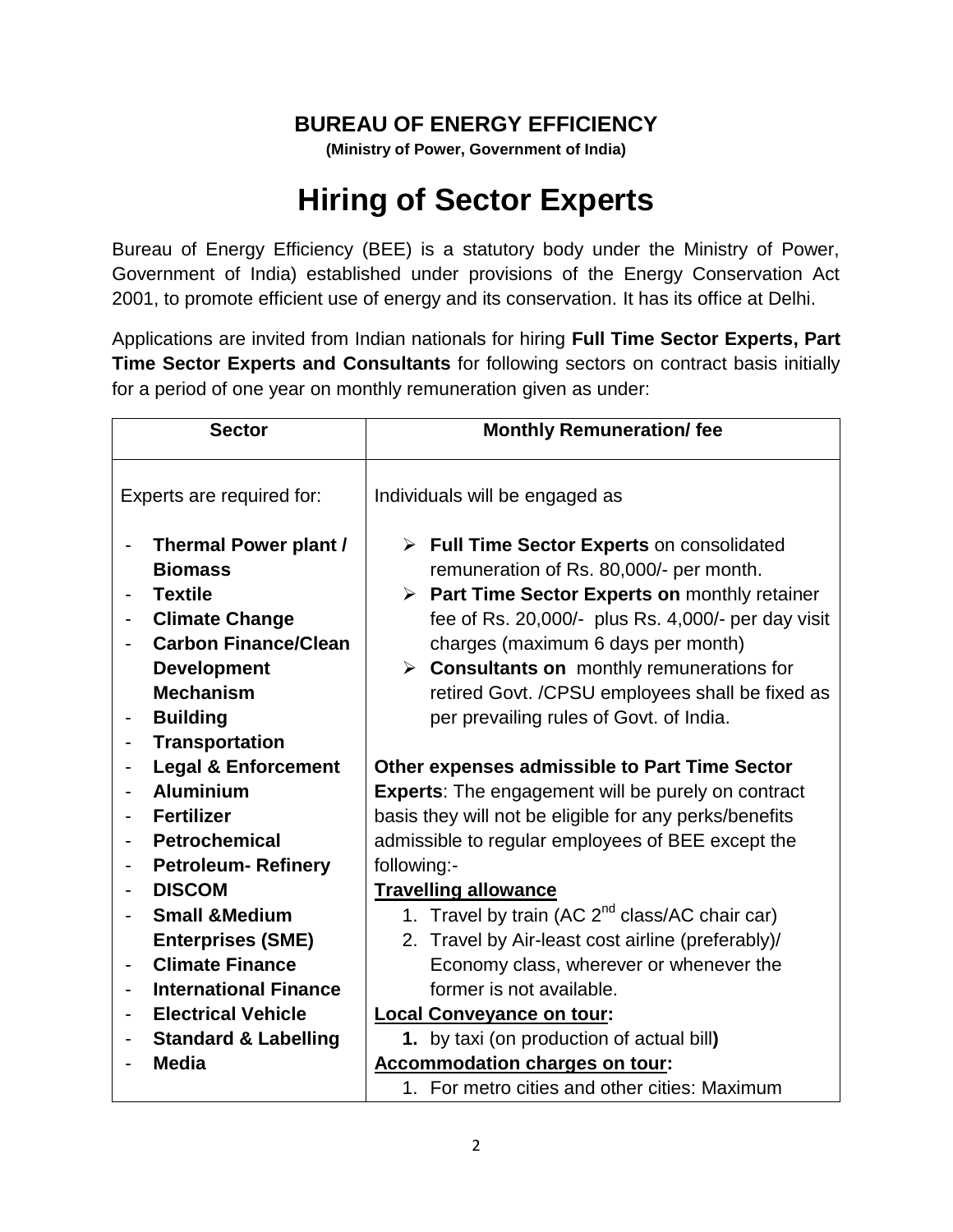| ceiling of Rs. 3,000/- per day (on submission of<br>actual bill) |
|------------------------------------------------------------------|
|                                                                  |

**Age Limit**: Maximum age limit should be:

**Upto 40 years** in respect of Full Time Sector Experts; and

### **Not more than 64 years** in respect of Part Time Sector Expert and Consultants as **on 01.12.2021**

#### **Educational Qualification required:**

- $\triangleright$  Bachelors in Engineering / Economics / Finance / Business / respective area of operation.
- $\triangleright$  Postgraduate in Business Administration/ Commerce/ Finance or M.Sc. OR M.A. in Economics with Finance as a subject. Climate Change/ Carbon Finance / Sustainability/ Environment/ Energy Efficiency knowledge will be given preference.

#### **Experience required:**

- **Full Time Sector Experts** should have at least 05 years of postqualification industry experience in the sector applying for. Persons having previous experience in the area of energy efficiency or PAT related activities will be preferred. BEE Certified Energy Auditor/Manager will also be given preference.
- **Part Time Sector Experts** should have at least 15 years of postqualification industry experience in the sector applying for. Persons having previous experience in energy efficiency and its conservation or PAT related activities will be preferred.
- **Consultants** should have at least 25 years of sectoral experience and having held suitable positions in plant level not less than that of AGM/GM of PSU or equivalent positions in Govt. Department/CPSU/organisation.

#### **How to apply**

The interested applicants may submit their CV as per the attached **Annexure** along with two passport size photographs and self-attested copies of certificates/mark sheets, giving complete details of their qualifications and experience with two references, **within**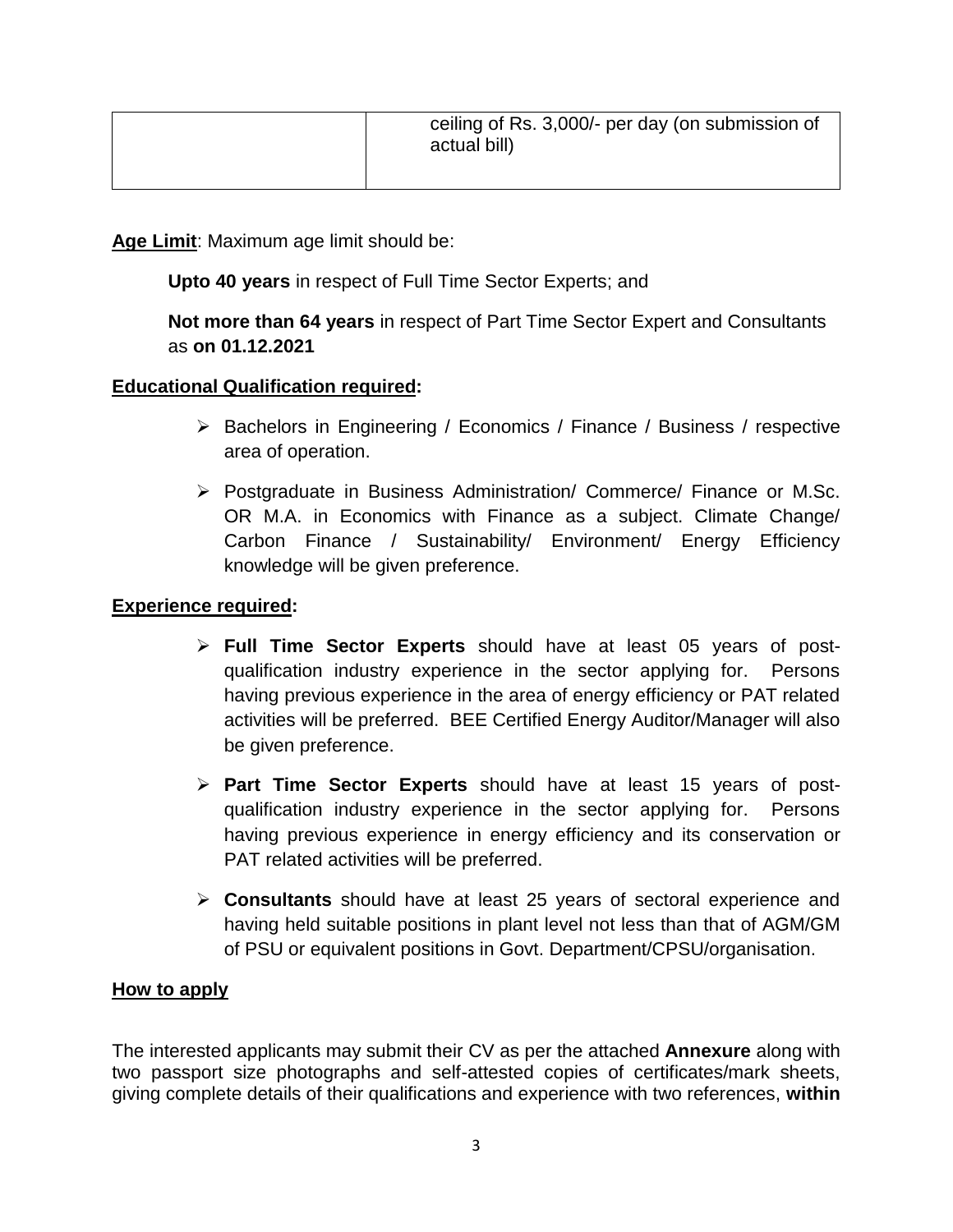**21 days** of the date of Publication of vacancy notice /uploading of the advertisement on BEE's website, to **The Secretary, Bureau of Energy Efficiency, 4th Floor, Sewa Bhawan, R. K. Puram, Sector-1, New Delhi-110066**

Candidates must mention the sector and position for which CV is being submitted to BEE. However, suitability shall be assessed by the Selection Committee based on the qualification and experience possessed by the candidate in relevant sector at the time of personal interaction.

The Bureau reserves the right to relax the eligibility and other criteria in case of exceptionally outstanding candidates.

#### **Other General information & instructions**

Candidature is liable to be rejected at any stage of the recruitment process if any information provided by the candidate is found to be incorrect.

Incomplete applications are liable to be rejected.

Candidate meeting the eligibility criteria would be shortlisted in order of merit. Selection will be done based on written test; if any; followed by personal interaction with the shortlisted candidates.

In case of otherwise suitable candidates the requirements of Age, Qualifications and Experience could be relaxed at the discretion of competent authority to meet the immediate project requirements of the organisation.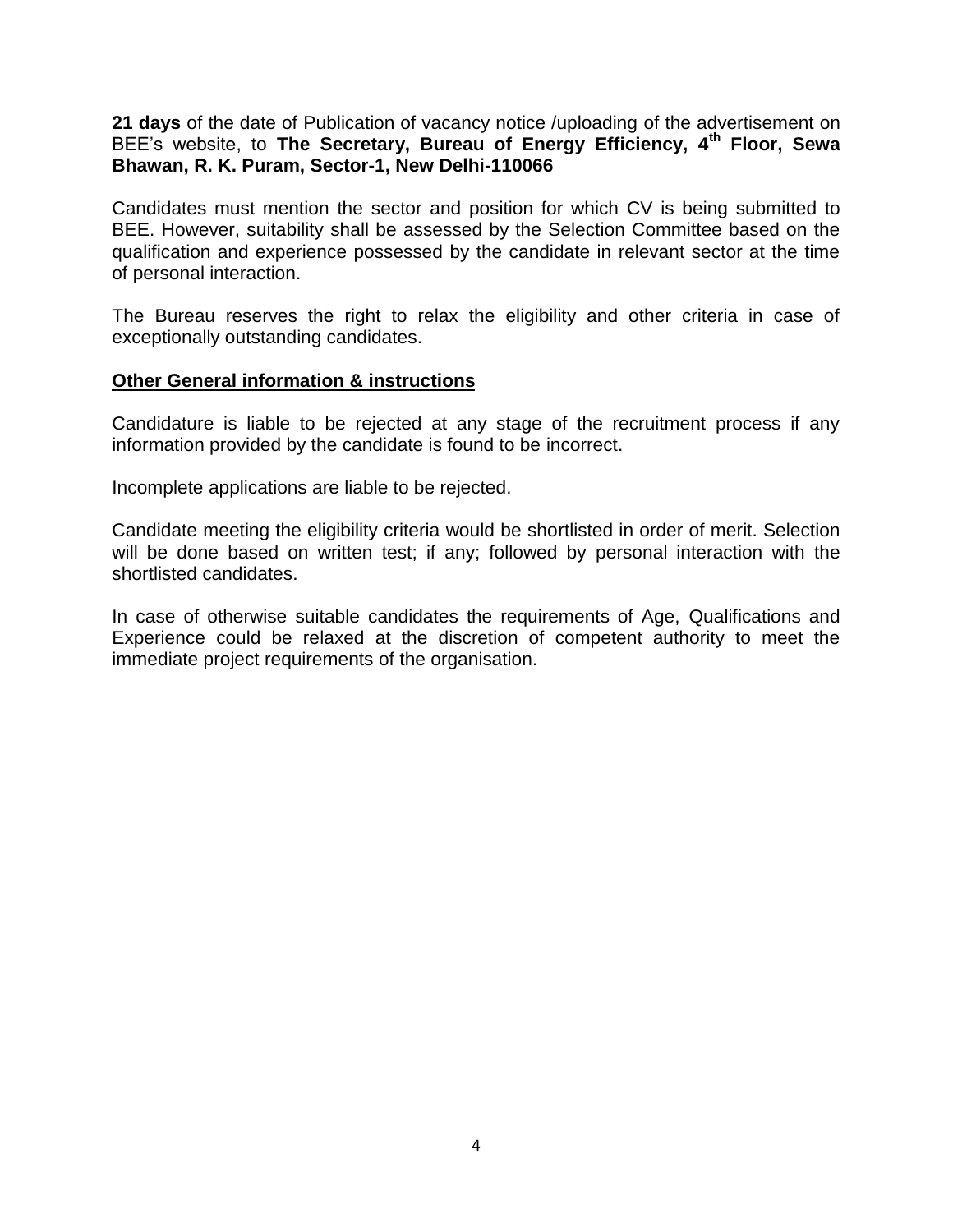## **CURRICULUM VITAE PERFORMA FOR THE POST OF \_\_\_\_\_\_\_\_\_\_\_\_\_\_\_\_\_\_\_\_\_\_\_\_\_\_\_\_**

**FOR \_\_\_\_\_\_\_\_\_\_\_\_\_\_\_\_\_\_\_\_\_\_\_\_\_\_\_\_\_\_\_\_\_\_\_\_\_\_ SECTOR**

| 1. | Name and Address (in Block Letters)                                                       |                             |         |     |          |               |          |           |     |
|----|-------------------------------------------------------------------------------------------|-----------------------------|---------|-----|----------|---------------|----------|-----------|-----|
|    | Mobile No.                                                                                |                             |         |     |          |               |          |           |     |
| 2. | Date of Birth (in Christian era)                                                          |                             |         |     |          |               |          |           |     |
| 3. | Educational and other qualifications                                                      |                             |         | (1) |          |               |          |           |     |
|    |                                                                                           |                             |         | (2) |          |               |          |           |     |
|    |                                                                                           |                             |         |     |          |               |          |           |     |
|    |                                                                                           |                             |         | (3) |          |               |          |           |     |
|    |                                                                                           |                             |         |     |          |               |          |           |     |
| 4. | Please state clearly whether in the                                                       |                             |         |     |          |               |          |           |     |
|    | light of entries made by you above,                                                       |                             |         |     |          |               |          |           |     |
|    | you meet the requirement of the post                                                      |                             |         |     |          |               |          |           |     |
| 5. | Details of Employment in chronological order. Enclose a separate sheet duly authenticated |                             |         |     |          |               |          |           |     |
|    | by your signature, if the space below is insufficient.                                    |                             |         |     |          |               |          |           |     |
|    | Office/Institution                                                                        | Post held                   | From    | To  | Scale of | pay           | Nature   | of duties | (in |
|    |                                                                                           |                             |         |     |          | and Basic Pay | details) |           |     |
|    |                                                                                           |                             |         |     |          |               |          |           |     |
|    |                                                                                           |                             |         |     |          |               |          |           |     |
|    |                                                                                           |                             |         |     |          |               |          |           |     |
|    |                                                                                           |                             |         |     |          |               |          |           |     |
|    |                                                                                           |                             |         |     |          |               |          |           |     |
|    |                                                                                           |                             |         |     |          |               |          |           |     |
|    |                                                                                           |                             |         |     |          |               |          |           |     |
| 6. |                                                                                           |                             |         |     |          |               |          |           |     |
|    | Nature of present employment i.e.<br>Ad-hoc or temporary or Quasi-                        |                             |         |     |          |               |          |           |     |
|    | <b>Permanent or Permanent</b>                                                             |                             |         |     |          |               |          |           |     |
|    |                                                                                           |                             |         |     |          |               |          |           |     |
| 7. | Additional                                                                                | details<br>about            | present |     |          |               |          |           |     |
|    | employment<br>Please state whether working under:                                         |                             |         |     |          |               |          |           |     |
|    | (indicate the name of your employer                                                       |                             |         |     |          |               |          |           |     |
|    | against the relevant column)                                                              |                             |         |     |          |               |          |           |     |
|    |                                                                                           | (a) Central Government      |         |     |          |               |          |           |     |
|    | (b) State Government                                                                      |                             |         |     |          |               |          |           |     |
|    |                                                                                           | (c) Autonomous organisation |         |     |          |               |          |           |     |
|    | (d) Government undertaking<br>(e) Universities                                            |                             |         |     |          |               |          |           |     |